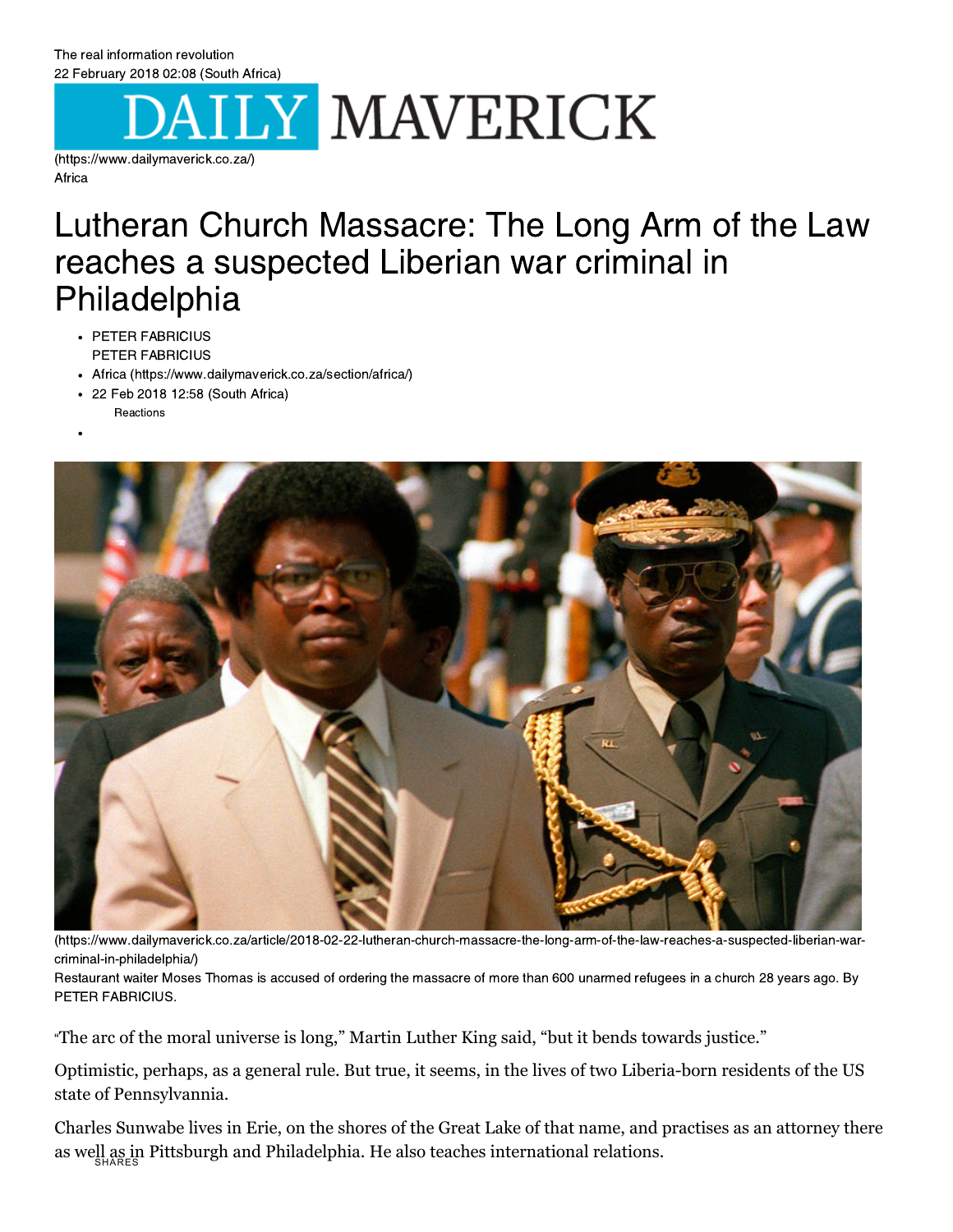Moses Thomas lives in Philadelphia, on the other side of the state, and serves tables at Klade's restaurant, which offers "delicious Liberian cuisine" in the city's "Little Africa" neighbourhood.

They didn't know it but their lives had collided in Monrovia, capital of the West African state of Liberia, 28 years ago, then ricocheted apart. But on Monday last week their fates intersected again when an investigator walked into Klade's and presented Thomas, standing behind the counter, with a summons to appear in the nearby district court. He was charged, as the erstwhile head of the Liberian army's dreaded Special Anti-Terrorist Unit, with the massacre of about 600 unarmed men, women and children in St Peter's Lutheran Church, in Monrovia, on 29 July, 1990. Including Sunwabe's mother, 10-year old brother and several other relatives.

It's been a long road to justice for both Thomas and his victims. Many Liberian victims pinned their hopes on Ellen Johnson Sirleaf, who was elected as Liberia's and Africa's first woman president in 2006. In 2011 Sirleaf won the Nobel Peace Prize for helping to bring peace to her war-torn country and this month she also won the \$5-million Ibrahim Prize for African leadership after retiring.

But Charles Sunwabe thinks these accolades are a "joke" because he believes Sirleaf failed to bring to justice either Thomas or the many other perpetrators of terrible violence in Liberia's two civil wars. That's why it is finally taking a US court to do so.

Charles Sunwabe was a 16-year-old 10th-grader in July 1990, living with his family in Paynesville, a suburb of greater Monrovia. His father was a member of the Mano ethnic group. In 1989 Charles Taylor, a former director of procurement in Samuel Doe's government who had been fired in 1983 for embezzlement, crossed from Cote [d'Ivoire into Liberia as the head of his newly created National Patriotic Front of Liberia](https://en.wikipedia.org/wiki/National_Patriotic_Front_of_Liberia)

(https://en.wikipedia.org/wiki/National\_Patriotic\_Front\_of\_Liberia) (NPFL), funded by Libyan leader Muammar Gaddafi, intent on toppling his old boss.

Many Manos and Gios backed Taylor's rebellion and so, as his troops neared the capital, Doe launched reprisal attacks against the two groups, killing thousands. Like many others, Charles Sunwabe, his mother Yei Dololue Sunwabe, 10-year-old brother Leonard Wuo and several other relatives fled to St Peter's, believing they would be safe in a church.

"The only parent I knew was my mother," says Charles. "She was the matriarch of our family."

They all registered with the Red Cross and were given numbers. Charles's was 779.

"It will stay with me for the rest of my life," he says.

The church grounds looked like a huge shopping mall, because they were full of people "who had fled there to get away from their own government". Many had already escaped murderous attacks by Doe's troops, including those under Moses Thomas's command, on other refugee centres.

Late on the evening of 29 July, Charles was sleeping in the church building with most of the men and older boys. His mother and Leonard were sleeping in the adjacent school building in the grounds, with other mothers, girls and younger boys.

"We were woken by loud bangs. Before we knew it troops were in the church compound, with machetes and knives and rifles, killing indiscriminately. First in the church compound where the men and boys were, they opened fire. When they were done it was a pool of blood."

The soldiers then turned to the school building where the mothers and younger children were sleeping. Charles and several other boys escaped from the church and dashed to the school building.

"We thought they would have mercy on the women and children. But they were also killed indiscriminately, some of them after they had been forced to hand over their money."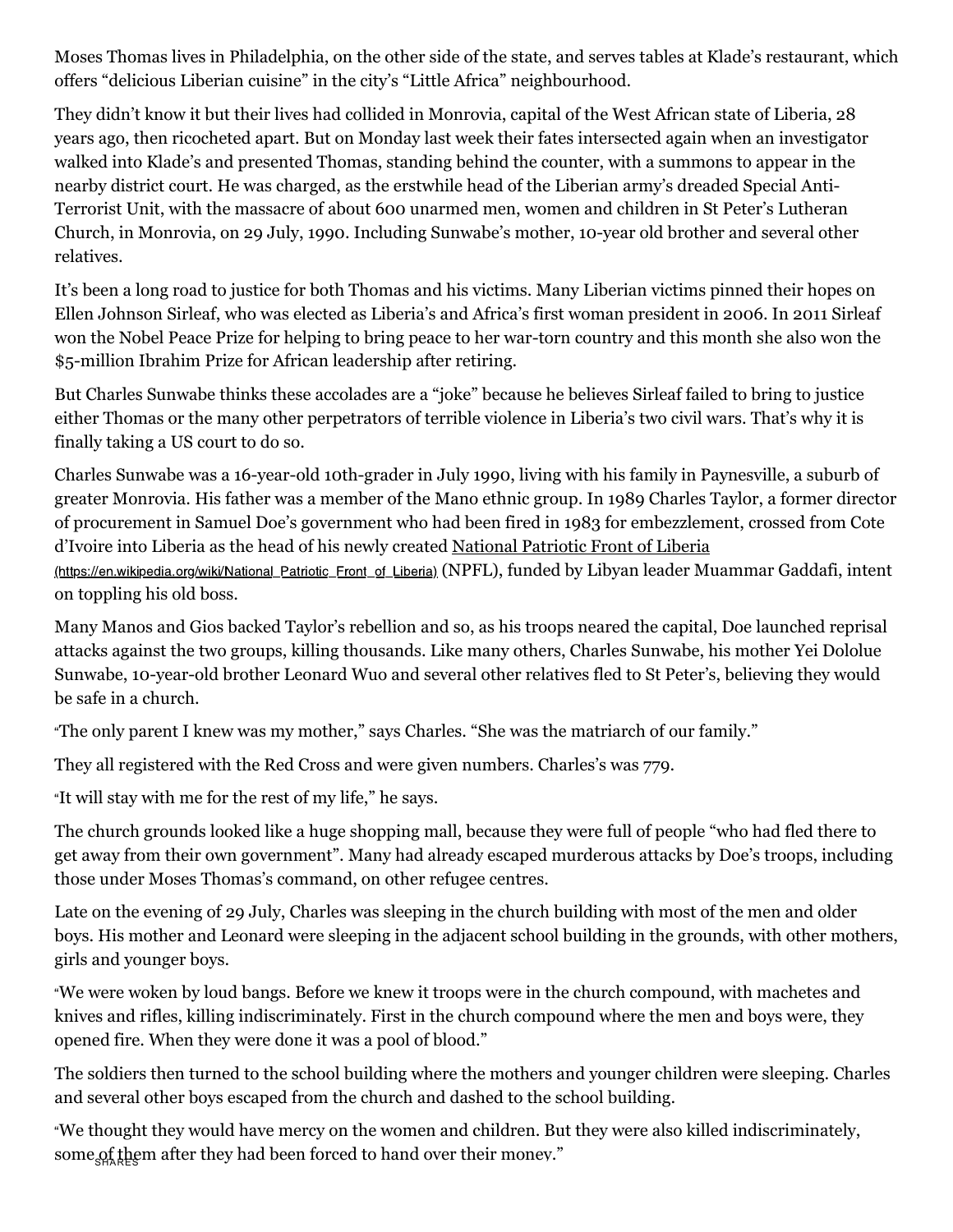He saw his mother shot from behind and falling forward, left to bleed to death through the night, he later heard. He fled the compound, finding his way to the Russian embassy where he was offered refuge.

Then he returned to Paynesville and from there travelled to a refugee camp in Cote d'Ivoire, narrowly avoiding being conscripted as a child soldier by both sides, several times along the way. In 1993 he was helped to travel to the US where he put himself through law school – "because I wanted to see justice" – and also did a degree in international relations.

He has no idea where the bodies of his mother and brother are buried nor those of the 14 other relatives who died in the church that night.

Charles says he would like to return to Liberia but never has because it's not yet safe to do so. He has been pushing for a war crimes tribunal in his home country, as recommended by its Truth and Reconciliation Commission in 2009. .

"I once met President Sirleaf and she said she would support a tribunal but she never did. Liberia is still run by warlords," he adds.

He cites, among others, Prince Johnson, the rebel leader who captured Doe in Monrovia in September 1990 and tortured and killed him in images recorded on video and transmitted by his forces. He is now a senior senator in Liberia.

Charles believes Sirleaf resisted the calls to establish a war crimes tribunal because she was herself implicated, noting she had provided financial assistance to Taylor's NPFL. Sirleaf has, however, said she did so at the start of Taylor's rebellion against Doe, before realising he was also bad and turning against him.

Neither Charles nor other victims or justice advocacy groups realised for many years that Moses Taylor had also fled to the US and, more particularly, also to Pennsylvannia, around August 2000, cynically abusing an immigration programme meant to help the victims of the very atrocities he and others had committed.

Nushin Sarkarati, Senior Staff Attorney for the Center for Justice & Accountability, the California-based justice activist group which brought the case against Thomas, explains that it took more than four years to track him down.

The hunt began when a coalition of Liberian human rights defenders told them that several individuals named in the Liberian Truth and Reconciliation Commission report as "most notorious perpetrators", including Moses Thomas, were using the US as a safe haven.

"Many of these human rights defenders were refugees themselves in the US and were forced to live in the same community as alleged perpetrators."

The TRC report did not provide much information, though.

"We therefore had to do this investigation from the beginning by interviewing survivors of the massacre, witnesses, former soldiers, and church members."

The Monrovia-based Global Justice and Research Project (GJRP), a non-governmental organisation dedicated to the documentation of Liberian war related crimes and the pursuit of justice for victims, and Geneva-based Civitas Maxima helped the Center for Justice & Accountability investigate this case.

By Monday 12 February they had gathered enough evidence to file a civil suit for damages against Thomas in the US District Court in Philadelphia.

They filed it on behalf of "Jane W, John X, John Y, and John Z", who all survived the Lutheran Church massacre, and on behalf of their relatives who perished in the killing. All wish to remain anonymous for fear of reprisal in Liberia. But really the case is for all victims of the church massacre. SHARES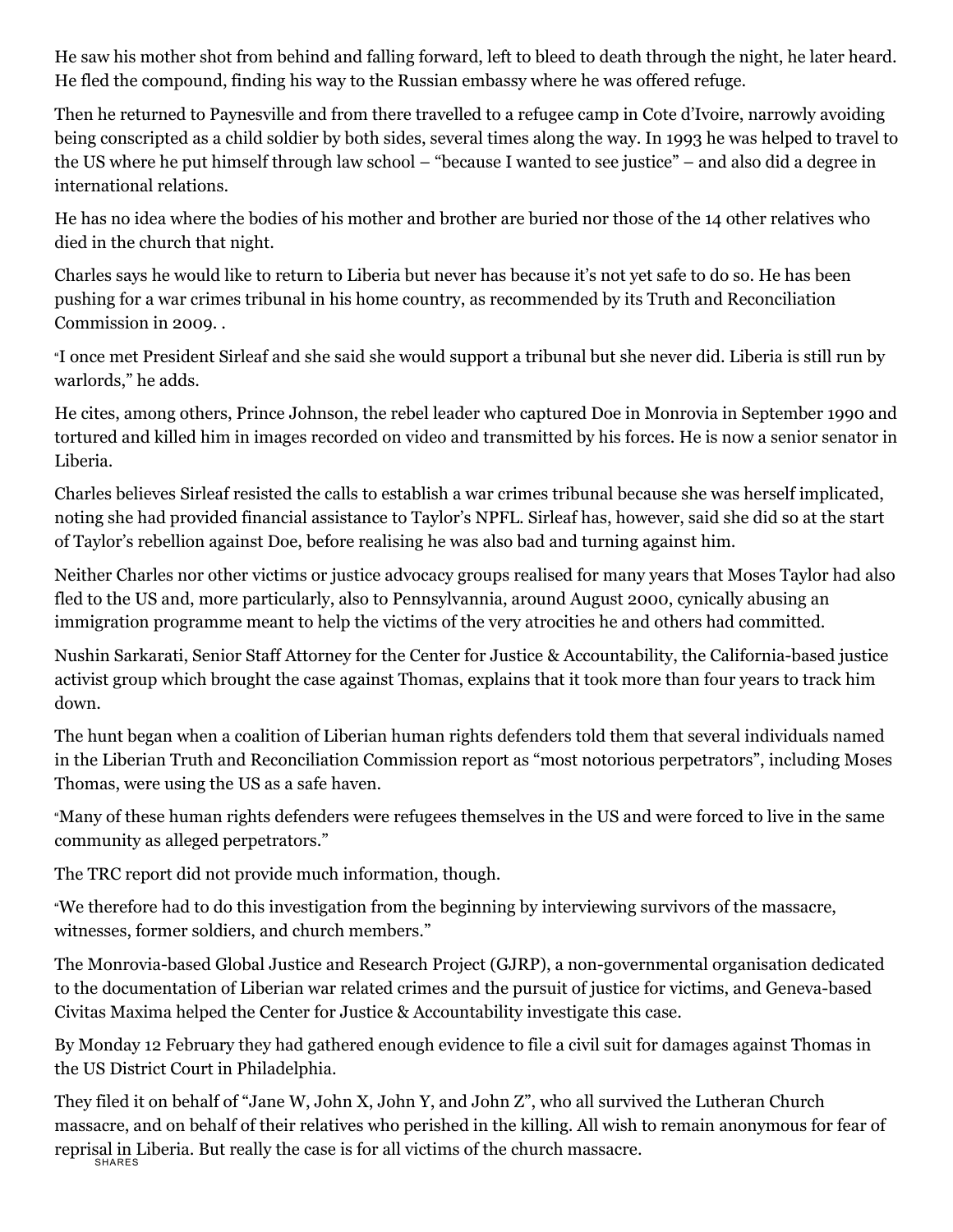"A former colonel in the Armed Forces of Liberia (AFL), Thomas is suspected of instigating the infamous Lutheran Church Massacre, which is widely considered one of the most violent events in Liberia's 14 years of armed conflict," said the indictment.

"On July 29, 1990, Thomas is alleged to have directed the AFL's elite Special Anti-Terrorist Unit (SATU) to attack Monrovia's St Peter's Lutheran Church, a Red Cross humanitarian aid shelter where approximately 2,000 unarmed men, women, and children had sought refuge from escalating violence."

"Over the course of the night, 600 people – primarily members of the Mano and Gio tribes, which were thought to be sympathetic to opposition forces – were killed with guns and machetes.

"Our clients managed to survive the Lutheran Church massacre by hiding under the bodies of friends and family executed by the government forces. What they endured is beyond comprehension and this suit presents their first opportunity to see some form of justice carried out."

The case has been brought under US laws which allow US courts to prosecute crimes committed outside the US where justice has been denied there and where such cases impact US interests.

The plaintiffs argue that this case "profoundly impacts the United States" because Thomas eluded justice for 17 years in the US, because the US has publicly affirmed its commitment to ending impunity for perpetrators of gross human rights violations, because US citizens, the US Aid agency and a US-affiliated religious institution were also harmed in the wider violent rampage in Liberia and because of America's long-standing historical ties with Liberia (which was founded in the 19th century as a US colony for freed slaves).

The indictment explains:

"To this day, no one has been accountable in Liberia or in any jurisdiction for this attack," despite Liberia's Truth and Reconciliation Commission's recommendation to President Sirleaf in 2009 that an Extraordinary Chamber within the courts of Liberia to prosecute war crimes and crimes against humanity, including those during the attack on the Lutheran church.

"As at the time of filing, no laws had been passed to establish a special court for wartime atrocities in Liberia and no prosecutions have occurred… impunity has persisted in Liberia… several of the most renowned alleged perpetrators of war crimes and serious abuses still hold political office."

Global Justice and Research Project director Hassan Bility said Liberia "has been left in a fog of fear and impunity for too long, and can only be truly at peace when it has come to terms with its past. If the survivors of this horrific event are able to see justice, Liberians will have reason to believe that accountability is possible through a fair and just process".

Sarkarati adds that terrible cases like this should be tried in the countries where the crimes were committed.

"Because that is not yet possible in Liberia, the victims have to push to try perpetrators in the courts of the countries where they have chosen to hide."

Sarkarai is not as critical of Sirleaf as Sunwabe is. She notes:

"The Sirleaf government was focused on stabilising Liberia after the civil war, and rebuilding the country. Liberia's peace appeared tentative for many years, and the country was also struck by an ebola pandemic."

Nonetheless she adds:

"Given how vocal the citizens of Liberia have been about wanting a war crimes court, I do think there was a missed opportunity to establish rule of law and faith in government by prosecuting the most serious offenders of human rights abuses in Liberia. We do hope that (Liberia's new) President (George) Weah will make justice a priority for his administration, especially justice for civil war-era atrocities." SHARES